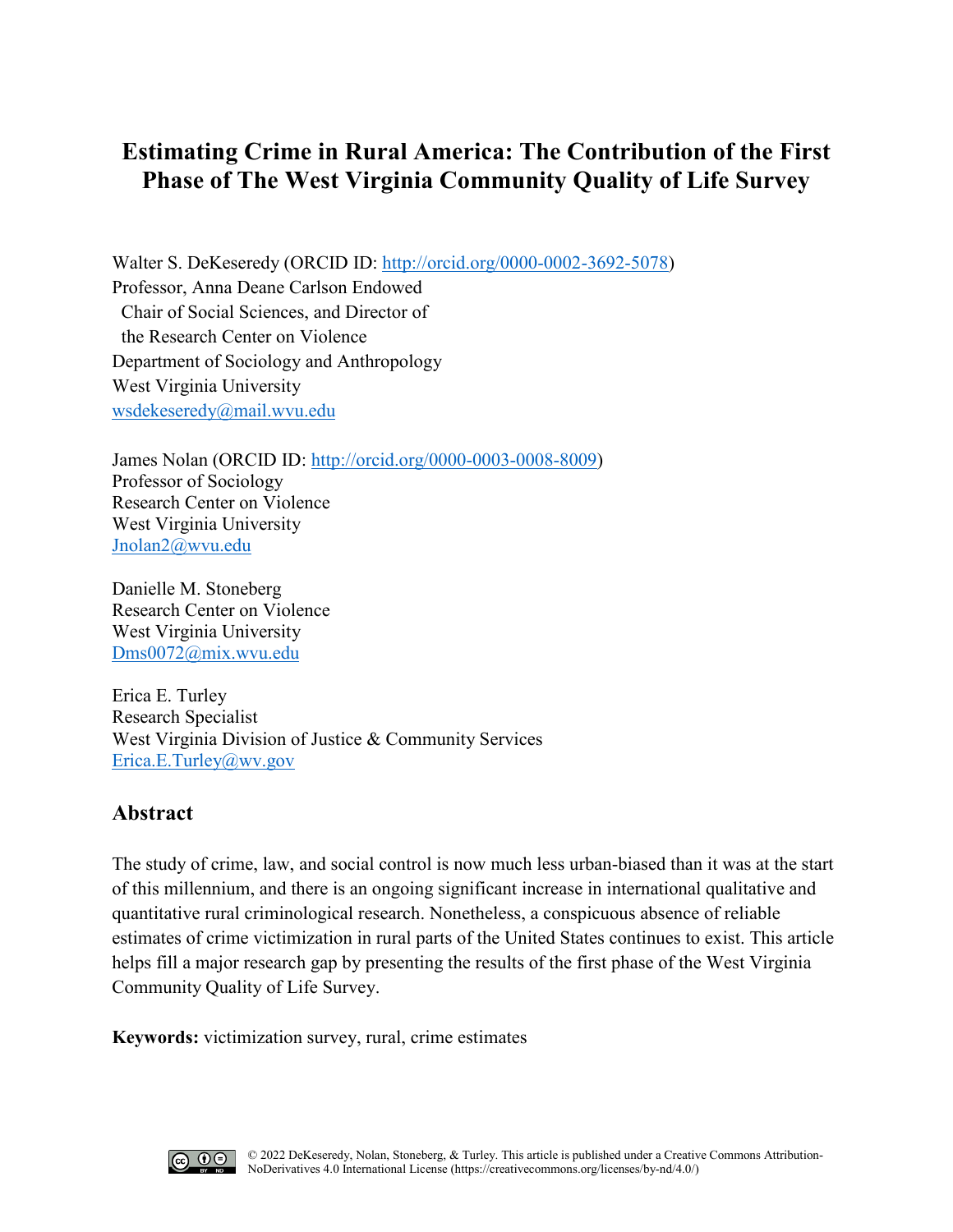#### **Introduction**

Large-scale crime victimization surveys conducted in the U.S. are in short supply. Salient exceptions are the routinely administered National Crime Victimization Survey (NCVS) and the plethora of campus climate surveys that were conducted since 2014 when the White House created the Task Force to Protect Students from Sexual Assault. Further, to the best our knowledge, there has never been a survey specifically designed to carefully measure the extent, distribution, correlates, and consequences of crime victimization in rural U.S. communities. The main objective of this article is, then, to help fill a major research gap by presenting some of the results of the first phase of the West Virginia Community Quality of Life Survey (WVCQLS).

U.S. rural crime victimization survey data are not totally nonexistent. Those that are available were mainly gathered by the NCVS, which is not as geographically focused as more localized surveys or those that take a subnational sampling frame. As Pease (1992) points out, while national surveys have many sampling points, "the number of interviews at each sampling point is insufficient to reach free-standing conclusions about that area" (p. 304). Additionally, most of the NCVS data on the plight of rural victims that is featured in peer-reviewed journals (e.g., *Feminist Criminology*) focuses almost entirely on intimate violence against women and are derived from secondary data analyses.<sup>[1](#page-12-0)</sup>

This work was criticized for using the NCVS' problematic coding scheme to examine geographic variations in violence against women (see Dubois et al., 2019). Yet, at the time it was published, there were no alternative means of investigating differences between metropolitan and non-metropolitan areas. The vast majority of U.S. rural woman abuse studies done before feminist empirical revisits of the NCVS were qualitative and involved interviews with relatively small samples of female survivors (see DeKeseredy, 2021). Consequently, many researchers questioned whether the results of these small-scale studies could be generalized to larger populations. The only way to respond to this was to use NCVS data and employ the NCVS' definition of place.

Since there were no major surveys of rural woman abuse in the U.S. at the time Rennison et al. (2012, 2013) did their secondary analyses of NCVS data, among rural criminologists, their offerings were considered necessary and criminologically imaginative. But, it is time to move beyond using secondary data sources, including the Uniform Crime Reports (UCR). Numerous mainstream criminologists are likely to strongly disagree with this statement because Nelson et al. (2014) found that much of the secondary data published recently by them appears in highly ranked orthodox periodicals such as *Criminology*, *Criminology and Public Policy*, and *Justice Quarterly*. This trend, nevertheless, should not be an excuse for not conducting novel studies. Unfortunately, there is growing evidence that some (maybe many) criminologists will never collect original data in their entire career (DeKeseredy, 2021). So, what makes the research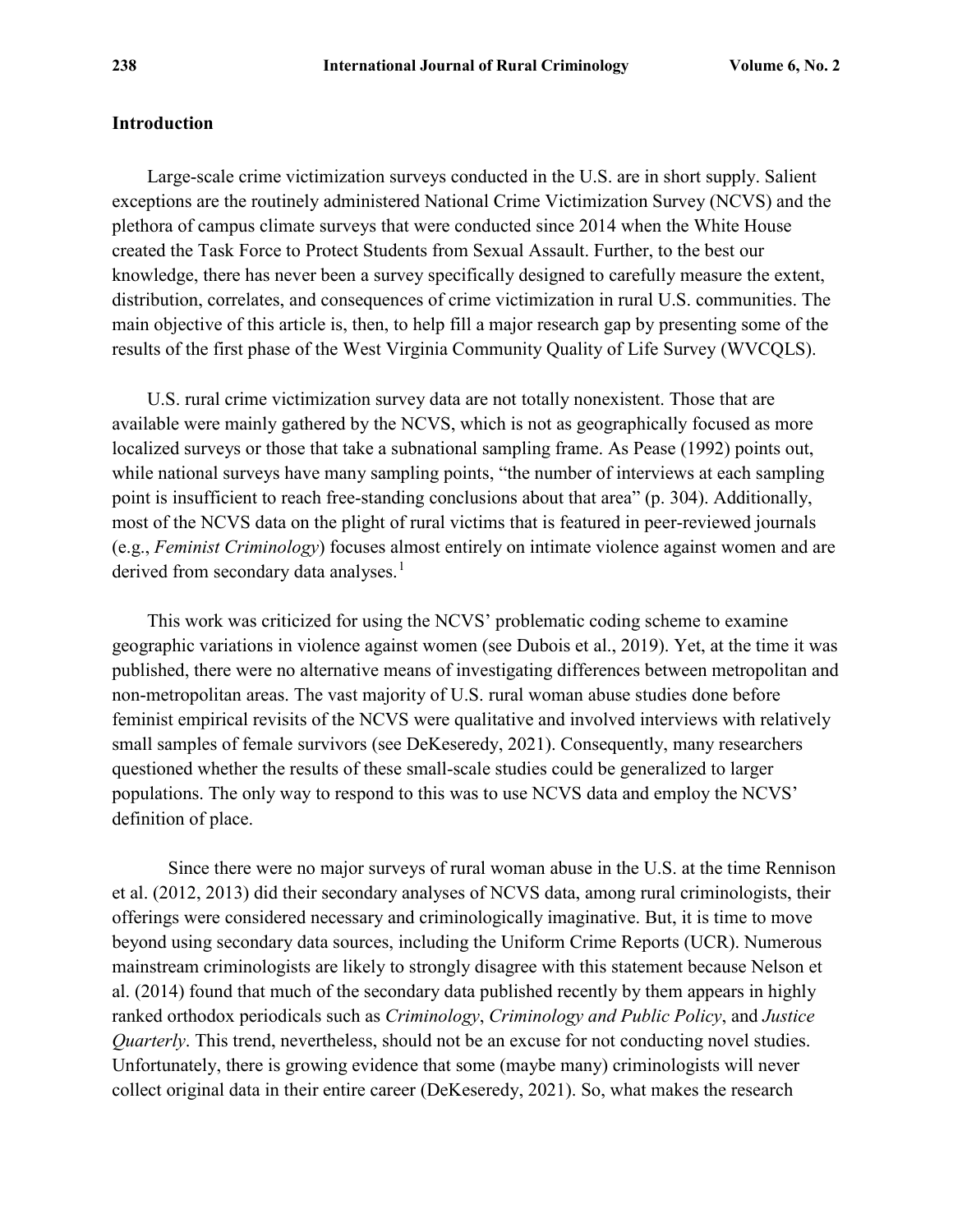featured in this article unique is not only that it is geographically focused, but it alsomoves beyond using secondary analyses of existing data sets. As well, the findings reported here include data on violence against women and other types of crime victimization experiences.

#### **The Broader Context in Which the WVCQLS Was Conducted**

Since most media coverage of crime focuses on events that occur in inner-city neighborhoods, the general public is unaware that much crime also occurs in rural and secluded places, like those found in West Virginia (Hodgkinson & Harkness, 2020). It is located in the Appalachian Region, which also includes parts of twelve other states: Alabama, Georgia, Kentucky, Maryland, Mississippi, New York, North Carolina, Ohio, Pennsylvania, South Carolina, Tennessee, and Virginia. The Appalachian region encompasses about 206,000 square miles of land and 423 counties (Appalachian Regional Commission, 2020).

Depicted in Figure 1, the Appalachian Region is very rural and many counties are economically distressed. About 22 million people live there; 42% of the region's population is rural, compared with 20% of the national population (Appalachian Regional Commission, 2021a). According to a recent Appalachian Regional Commission Report (2021b), 78 of these counties were designated as distressed<sup>[2](#page-12-1)</sup> and 104 as at-risk, while 223 counties were categorized as transitional, only 13 as competitive, and two had reached attainment. Most West Virginia counties are rural and are located in one of the few U.S. states that does not have a city with more than 100,000 people. Consider that only 49,736 people live in Charleston, the state capital (World Population Review, 2020).

West Virginia has access to rich analyses of UCR data (e.g., Nolan et al., 2006) but lacked reliable victimization statistics that could be generalized to the state-wide population. This is problematic for two key reasons. First, most crimes never come to the attention of the police. Hence, UCR data greatly underestimate the extent and distribution of crime. Second, practitioners and policy makers require accurate statistical data to determine the amount and type of resources necessary to effectively meet their communities' crime and victimization needs. Therefore, this article is much more than an academic enterprise.

The WVCQLS was commissioned by the West Virginia Division of Justice and Community Services and the U.S. Department of Justice, Bureau of Justice Statistics. Developed and conducted by the Research Center on Violence (RCV) at West Virginia University (WVU), this telephone survey was launched in the summer of 2016. It is the state's first attempt to assess rates of crime victimization outside of official police statistics. The WVCQLS was crafted in collaboration with community stakeholders (e.g., West Virginia Foundation for Rape Information and Services), and includes a broad array of measures related to crime, fear of crime, and the overall quality of life in West Virginia communities. It was twice distributed to a random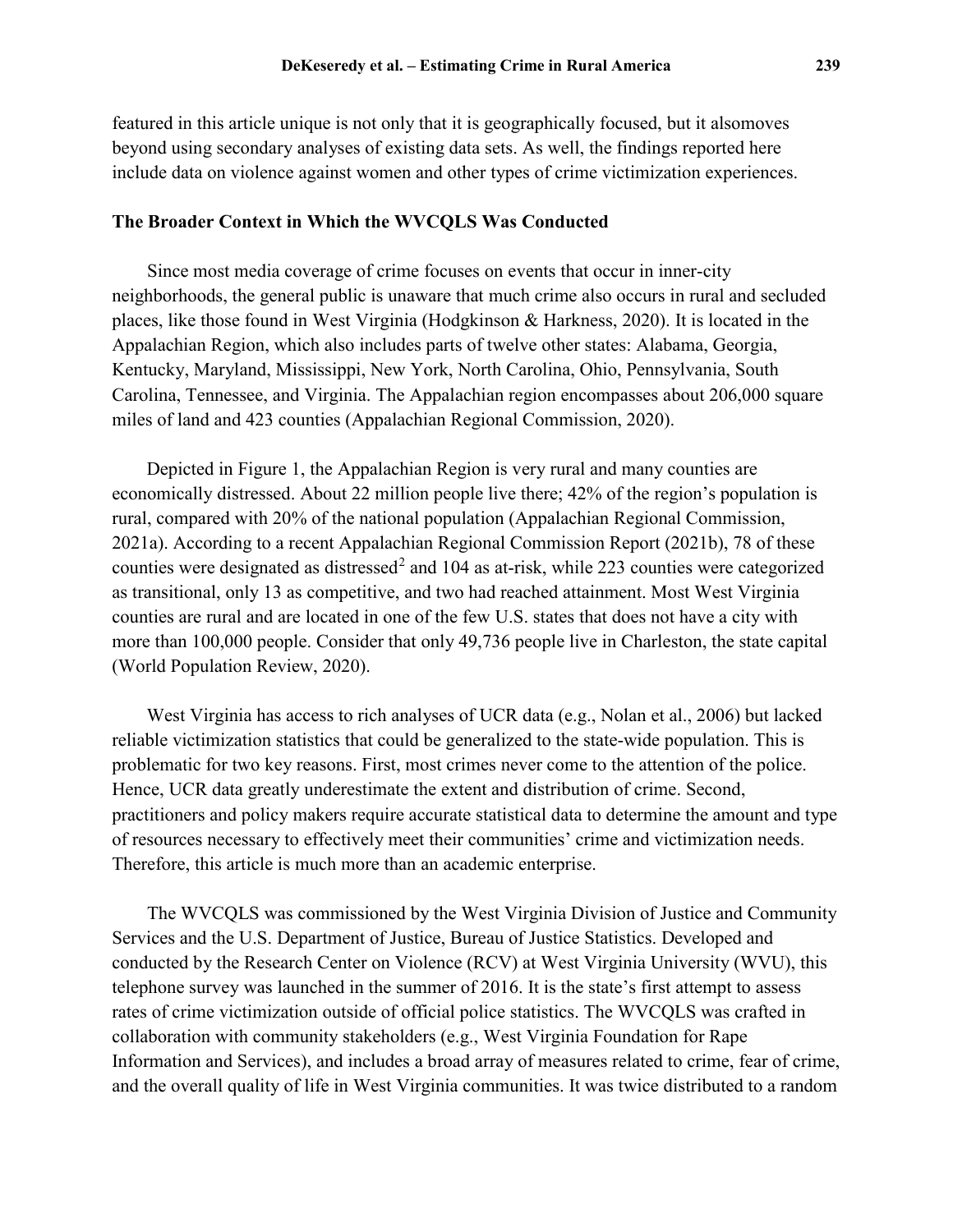sample of West Virginians aged 18 and older via cellular and land line telephones, but only data generated by the first administration are reported here.



Figure 1: The Appalachian Region

The research team used a mixed methods research design by including closed- and openended questions in the instrument and requiring interviewers to take survey notes. Portions of these qualitative data are included in this article to contextualize specific types of victimization and community experiences, and victims' statements are paraphrased to protect respondents' identities.

## **Methods**

#### *Sample and Data Collection*

Again, the population from which the sample was drawn includes individual residents of West Virginia aged 18 and older who have access to a telephone  $(n = 1,398,953)$  $(n = 1,398,953)$  $(n = 1,398,953)$ .<sup>3</sup> The random sample includes 6,310 cellular phone numbers and 3,55[4](#page-12-3) landline numbers.<sup>4</sup> From June 2016 to May 2017, RCV researchers called all 9,864 phone numbers. Only about 13% of the calls resulted in someone answering the phone  $(n = 1,281)$ . Of those who answered, nearly 30% responded to the survey ( $n = 358$ ). Table 1 compares the demographic characteristics of WVQLS respondents to the 2016 Bureau of Census demographic estimates of West Virginia residents.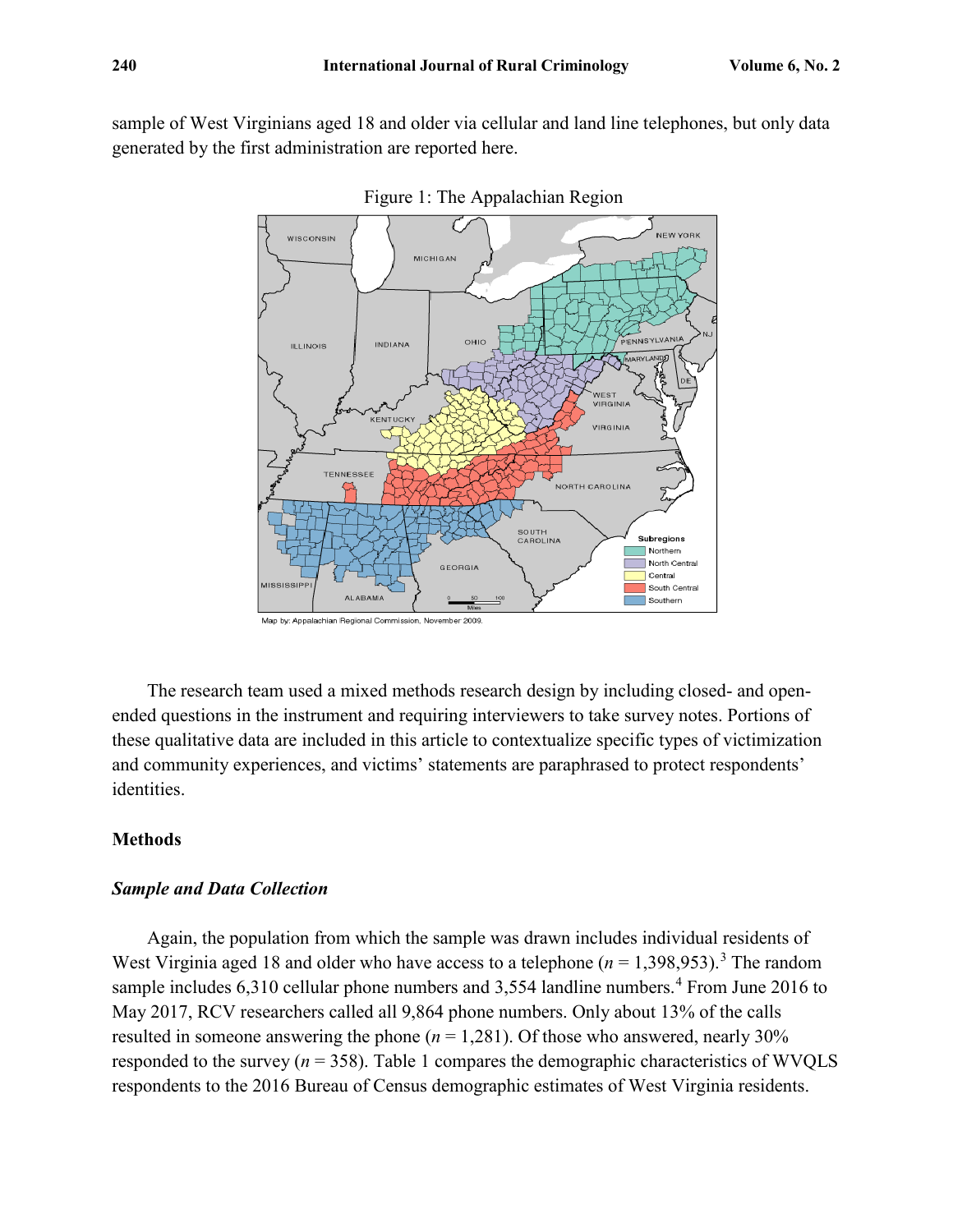The low response rate is, in this current era, common and is consistent with those of other largescale surveys (Pickett et a., 2018). Actually, according to a recent President of the American Association of Public Opinion Research, "the survey and polling business is in crisis… response rates have been falling for 30 years… Even high-quality face-to-face surveys rarely reach a 70 percent response rate these days" (Tourangeau, 2017, p. 803). If truth be told, response rates for all types of surveys, including the NCVS, have declined (Pickett et al., 2018), and response rates in typical telephone surveys have dropped below 10% (Keeter et al, 2017).

Tables presented in this article sometimes include population estimates that are calculated by multiplying the same percentage by the estimated population of West Virginia residents with phones. Intervals for these estimates were calculated according to this equation:

1.96 
$$
\sqrt{\frac{N-n}{N}} \frac{P*(1-P)}{n-1}
$$

In this equation, N is the estimated population of residents in West Virginia aged 18 or older who have access to a phone ( $n = 1,398,953$ ), n is the sample size (the number of completed responses in each category, P is the percentage of affirmative responses.

#### **Table 1**

*Demographics of 2016 WVCQLS Compared to 2016 Census Demographics for West Virginia (n = 358)*

|                                                             | WVCQL (%) | 2016 Census $(\% )$ |
|-------------------------------------------------------------|-----------|---------------------|
| $Sex^*$                                                     |           |                     |
| Male                                                        | 42.29     | 49.50               |
| Female                                                      | 56.57     | 50.50               |
| Education                                                   |           |                     |
| No High School Degree                                       | 6.59      | 14.70               |
| HS Degree/Some College                                      | 65.90     | 65.70               |
| Bachelor's Degree or higher                                 | 27.51     | 19.60               |
| Race                                                        |           |                     |
| White                                                       | 93.86     | 96.60               |
| Non-White                                                   | 6.14      | 3.40                |
| Age                                                         |           |                     |
| Average                                                     | 50.70     | 48.50               |
| *Four respondents to the WVCLS listed their sex as "other." |           |                     |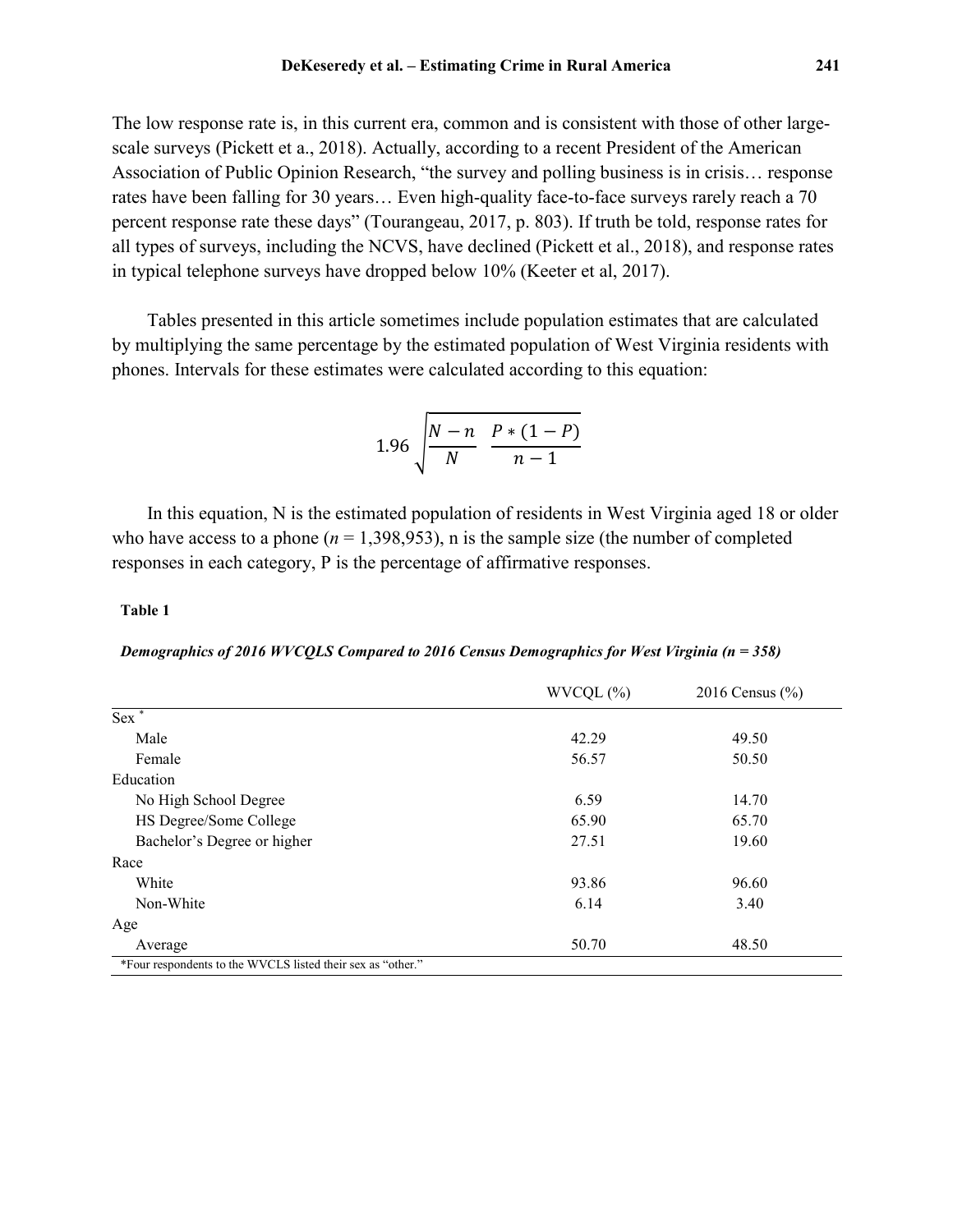#### **Measures**

#### *Crime Victimization*

The items in Tables 2 and 3 are modified versions of some of those included in the NCVS. They were selected so that comparisons with national data could be made. To obtain valid estimates of these experiences, the WVCQLs first asked whether a particular incident EVER happened to a respondent and then if it happened in the past 12 months.

## **Table 2**

|                                                                      | #                 | $\frac{0}{0}$ | <b>Estimated Number</b> | <b>Estimated Rate per</b> |
|----------------------------------------------------------------------|-------------------|---------------|-------------------------|---------------------------|
|                                                                      | Sample            | Sample        |                         | 1000*                     |
| Property Crime                                                       |                   |               |                         |                           |
| Break-in <sup>a</sup>                                                | 125               | 38.50         | 538,597                 | 385.0                     |
| Objects Stolen Inside Home <sup>b</sup>                              | 87                | 26.60         | 372,122                 | 266.0                     |
| Objects Stolen Outside Home c                                        | 93                | 28.50         | 398,702                 | 285.0                     |
| Pocket Picked <sup>d</sup>                                           | 23                | 7.00          | 97.927                  | 70.0                      |
| Car, Bicycle, Motorcycle Stolen <sup>e</sup>                         | 39                | 12.0          | 167,874                 | 120.0                     |
| Violent Crime                                                        |                   |               |                         |                           |
| Robbery <sup>f</sup>                                                 | 25                | 7.80          | 109,118                 | 78.0                      |
| Assault <sup>g</sup>                                                 | 45                | 14.00         | 195,853                 | 140.0                     |
| Assault with a Weapon <sup>h</sup><br>$\sim$ $\sim$<br>$\sim$ $\sim$ | 22<br>$\sim$ www. | 6.80          | 95,128<br>. .           | 68.0<br>.                 |

#### *West Virginian's Experience with Property and Violent Crime Ever*

*Note.* See footnote 1 for method for estimating the population of West Virginians 18 or older who have a telephone as 1,398,953.

<sup>a</sup> Break-in is defined as an incident where someone illegally breaks in to your home, car, or garage whether something is stolen or not.

b Objects stolen inside the home includes thefts that occur during a break in or by someone with legal access to the home.<br>C Objects stolen outside the home include anything stolen on your property but outside the home.

<sup>d</sup> Pocket picked or purse snatched refers to thefts from your person—inside your pockets or purse—but not with force as in a robbery.

<sup>e</sup> Car, bicycle or motor vehicle stolen includes the thefts of all forms of these conveyances.

f Robbery is defined as mugging or robbing via stick up or threatening to hurt the respondent

<sup>g</sup> Assault is defined as being beaten up, attacked, or hit with something

h Assault with a weapon is defined as being knifed at, shoot at, or attacked with a weapon

# *Intimate Partner Violence (IPV)*

The eight items in Table 4 are derived from the University of Kentucky's (UK) 2014 Campus Attitudes toward Safety (C.A.T.S.) Survey conducted by UK's Center for Research on Violence Against Women (2014) (Cronbach's alpha = .83). The Center used a modified version of Straus, Hamby, Boney-McCoy, and Sugarman's (1996) Revised Conflict Tactics Scales (CTS). The items were introduced with the following preamble and the response categories are "Never (0 times)," "Once (1 time)," "Sometimes (2-5 times)," "Often (6+ times)," and "Choose not to answer":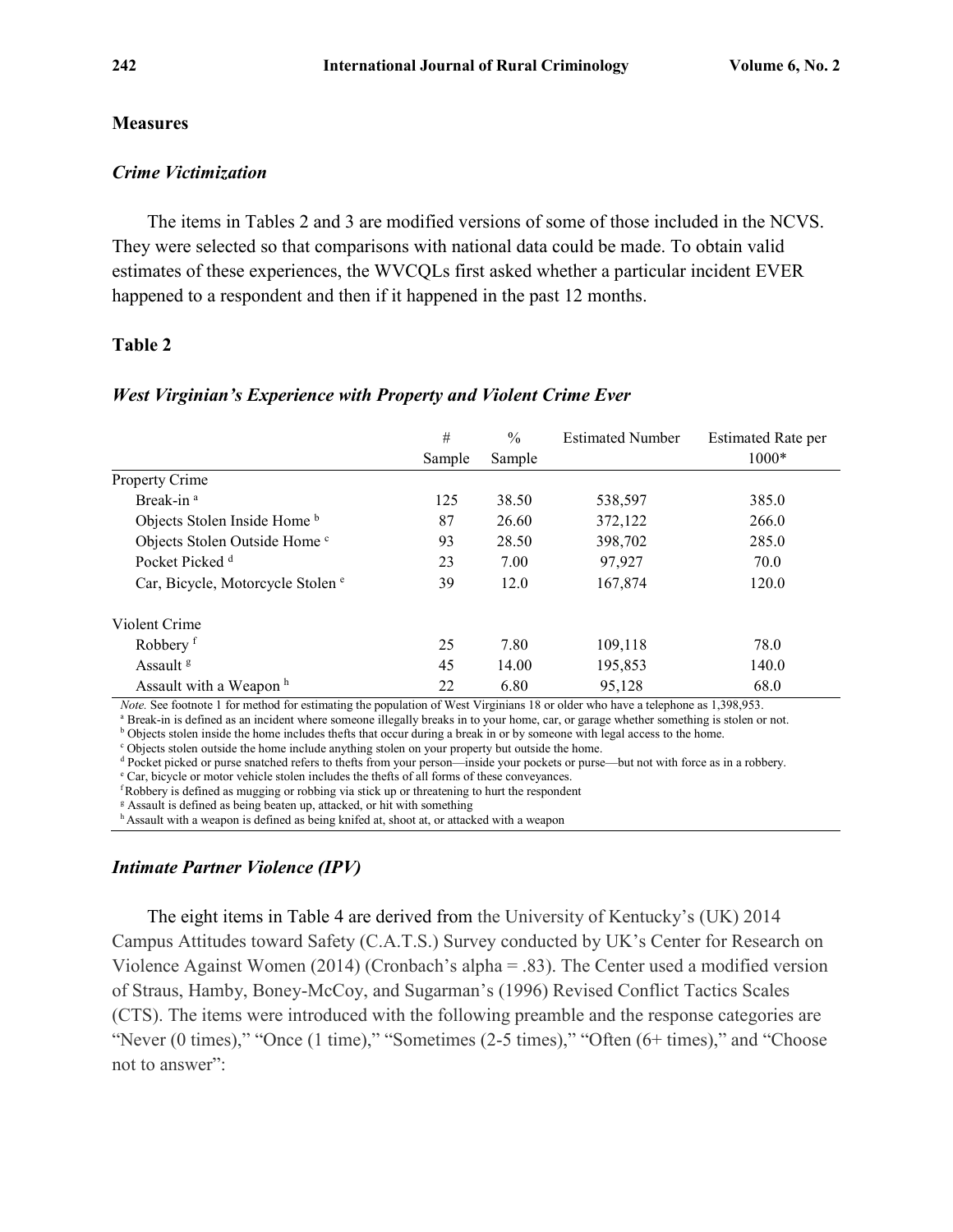*We are particularly interested in learning about your intimate or romantic relationships. Since you started at this university, how many times has someone you were dating or a spouse/partner done the following things to you that were NOT done in a joking or playful manner?*

#### **Table 3**

#### *2016 West Virginian's Experience with Property and Violent Crime Past 12 Months*

|                                                                                                                                                                                                                                                                                                                                                    | $#$ Sample | % Sample | Estimated<br>Number | <b>Estimated Rate</b><br>per $1000*$ |
|----------------------------------------------------------------------------------------------------------------------------------------------------------------------------------------------------------------------------------------------------------------------------------------------------------------------------------------------------|------------|----------|---------------------|--------------------------------------|
| Property Crime                                                                                                                                                                                                                                                                                                                                     |            |          |                     |                                      |
| Break-in <sup>a</sup>                                                                                                                                                                                                                                                                                                                              | 25         | 7.67     | 107,300             | 76.7                                 |
| Objects Stolen Inside Home b                                                                                                                                                                                                                                                                                                                       | 18         | 5.50     | 76.942              | 55.0                                 |
| Objects Stolen Outside Home c                                                                                                                                                                                                                                                                                                                      | 19         | 5.85     | 81,838              | 58.5                                 |
| Pocket Picked <sup>d</sup>                                                                                                                                                                                                                                                                                                                         |            | 0.31     | 4,337               | 3.1                                  |
| Car, Bicycle, Motorcycle Stolen <sup>e</sup>                                                                                                                                                                                                                                                                                                       | 6          | 1.84     | 25,740              | 18.4                                 |
| Violent Crime                                                                                                                                                                                                                                                                                                                                      |            |          |                     |                                      |
| Robbery <sup>f</sup>                                                                                                                                                                                                                                                                                                                               | 3          | 0.94     | 13,150              | 9.4                                  |
| Assault <sup>g</sup><br>$M_{\odot}$ and $\alpha$ and $\alpha$ and $\alpha$ and $\alpha$ and $\alpha$ and $\alpha$ and $\alpha$ and $\alpha$ and $\alpha$ and $\alpha$ and $\alpha$ and $\alpha$ and $\alpha$ and $\alpha$ and $\alpha$ and $\alpha$ and $\alpha$ and $\alpha$ and $\alpha$ and $\alpha$ and $\alpha$ and $\alpha$ and $\alpha$ and |            | 2.19     | 30,637              | 21.9                                 |

*Note.* See footnote 1 for method for estimating the population of West Virginians 18 or older who have a telephone as 1,398,953.

<sup>a</sup> Break-in is defined as an incident where someone illegally breaks in to your home, car, or garage whether something is stolen or not.

 $\overline{b}$  Objects stolen inside the home includes thefts that occur during a break in or by someone with legal access to the home.  $\overline{c}$  Objects stolen outside the home include anything stolen on your property but outsi

<sup>d</sup> Pocket picked or purse snatched refers to thefts from your person—inside your pockets or purse—but not with force as in a robbery.

<sup>e</sup> Car, bicycle or motor vehicle stolen includes the thefts of all forms of these conveyances.

f Robbery is defined as mugging or robbing via stick up or threatening to hurt the respondent

<sup>g</sup> Assault is defined as being beaten up, attacked, or hit with something

#### **Table 4**

#### *2016 West Virginian's Experience with Intimate Partner Physical Assault Past 12 Months*

|                                                           | $#$ Sample | $\%$<br>Sample | Estimated<br>Number | <b>Estimated Rate</b><br>per 1000* |
|-----------------------------------------------------------|------------|----------------|---------------------|------------------------------------|
| Shoved, shook, pinched, or scratched you, or pulled hair. | 12         | 4.1            | 57,357              | 41                                 |
| Slapped you.                                              | 12         | 4.1            | 57,357              | 41                                 |
| Threw something at you that could hurt you.               | 13         | 4.4            | 61,554              | 44                                 |
| Bent your fingers or twisted your arms.                   | 5          | 1.7            | 23,782              | 17                                 |
| Hit, punched, kicked or bit you.                          | 12         | 4.1            | 57,357              | 41                                 |
| Beat you up.                                              | 3          | 1.0            | 13,990              | 10                                 |
| Burned, choked, or tried to strangle or suffocate you.    |            | 0.3            | 4,197               | 3                                  |
| Used or threatened to use a weapon against you.           | 4          | 1.4            | 19,585              | 14                                 |
| Total IPV Physical Assault *a                             | 24         | 8.2            | 114,714             | 82                                 |

*Note.* See footnote 1 for method for estimating the population of West Virginians 18 or older who have a telephone as 1,398,953. <sup>a</sup> Intimate Partner Physical Assault is defined as any of the following incidents within the context of an intimate or romantic relationship: shoved, shook, pinched, scratched, hair pulled, slapped, object thrown at the respondent, fingers bent back, arm twisted, hit, punched, kicked, bit, dragged by hair, thrown down stairs, thrown out of car, thrown around, beat up, burned, choked, strangled, suffocated, or had a weapon used or threatened to be used against the respondent.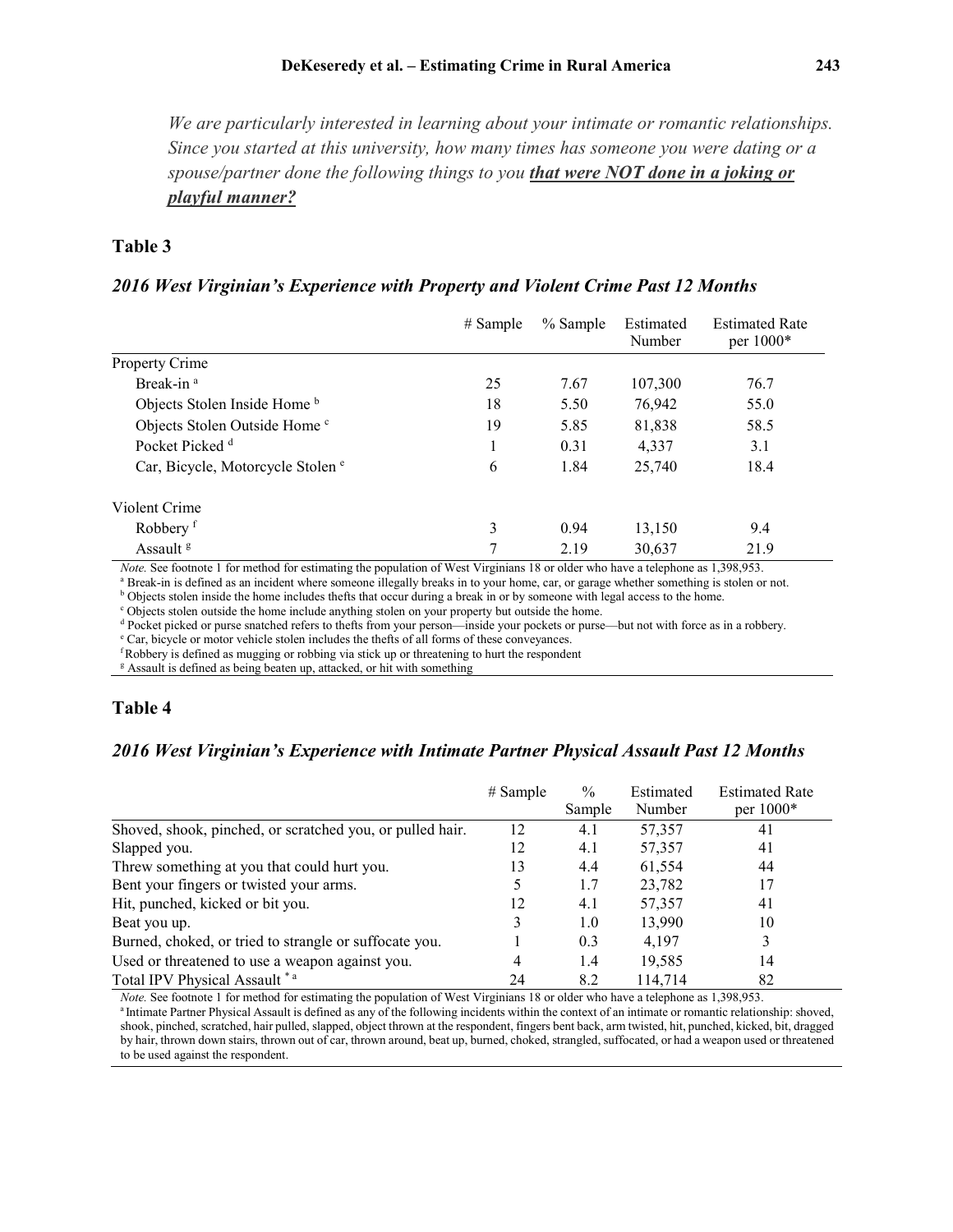#### *Sexual Assault*

The five items in Table 5 are modified versions of some of those included in Koss et al.'s (2007) Revised Sexual Experiences Survey. They were introduced with this preamble and the response categories are "yes" and "no":

*The following questions concern unwanted sexual experiences that you may have had since you enrolled at this university. We know that these are personal questions and we do not want your name or other identifying information. Your answers are completely confidential. We hope this helps you feel comfortable answering each question honestly. Since you enrolled at this university, did any of the following happen to you?* 

## **Table 5**

#### *2016 West Virginian's Experience with Sexual IPV Past 12 Months*

| In the last 12 months, how often have you had unwanted sex with                                                                 | #      | $\frac{0}{0}$ | Estimated | Estimated |
|---------------------------------------------------------------------------------------------------------------------------------|--------|---------------|-----------|-----------|
| someone you were dating or a spouse/partner because                                                                             | Sample | Sample        | Number    | Rate per  |
|                                                                                                                                 |        |               |           | $1000*$   |
| you were pressured                                                                                                              | 4      | 1.43          | 20,005    | 14.3      |
| you were slipped drugs and/or alcohol and couldn't physically say                                                               | 2      | 0.71          | 9,933     | 7.1       |
| no                                                                                                                              |        |               |           |           |
| he/she took advantage of you when you were physically unable to<br>say no because you had too much to drink and/or used drugs   | 3      | 1.08          | 15.109    | 10.8      |
|                                                                                                                                 |        |               |           |           |
| he/she threatened you with physical harm if you did not give in                                                                 |        | 0.36          | 5,036     | 3.6       |
| he/she tried to physically force you, but you were able to escape it                                                            |        | 0.36          | 5,036     | 3.6       |
| he/she physically forced you to have sex                                                                                        | 2      | 0.72          | 10.072    | 7.2       |
| <b>Total Sexual IPV</b>                                                                                                         | 7      | 2.5           | 34,974    | 25        |
| *See endnote number 1 for method for estimating the population of West Virginians 18 or older who have a telephone as 1,398,953 |        |               |           |           |

## *Hate Crimes and Bias Incidents Victimization*

The 15 items in Table 6 come from a survey instrument developed by the Prejudice Institute (1995) and DeKeseredy and Perry's (2006) Campus Life Questionnaire. They were introduced with the following preamble and the response categories are "yes" and "no":

*Have any of the following incidents happened to you in your community because of your real or perceived race/ethnicity, national origin, religion, sexual orientation, physical or mental disability, or political orientation?*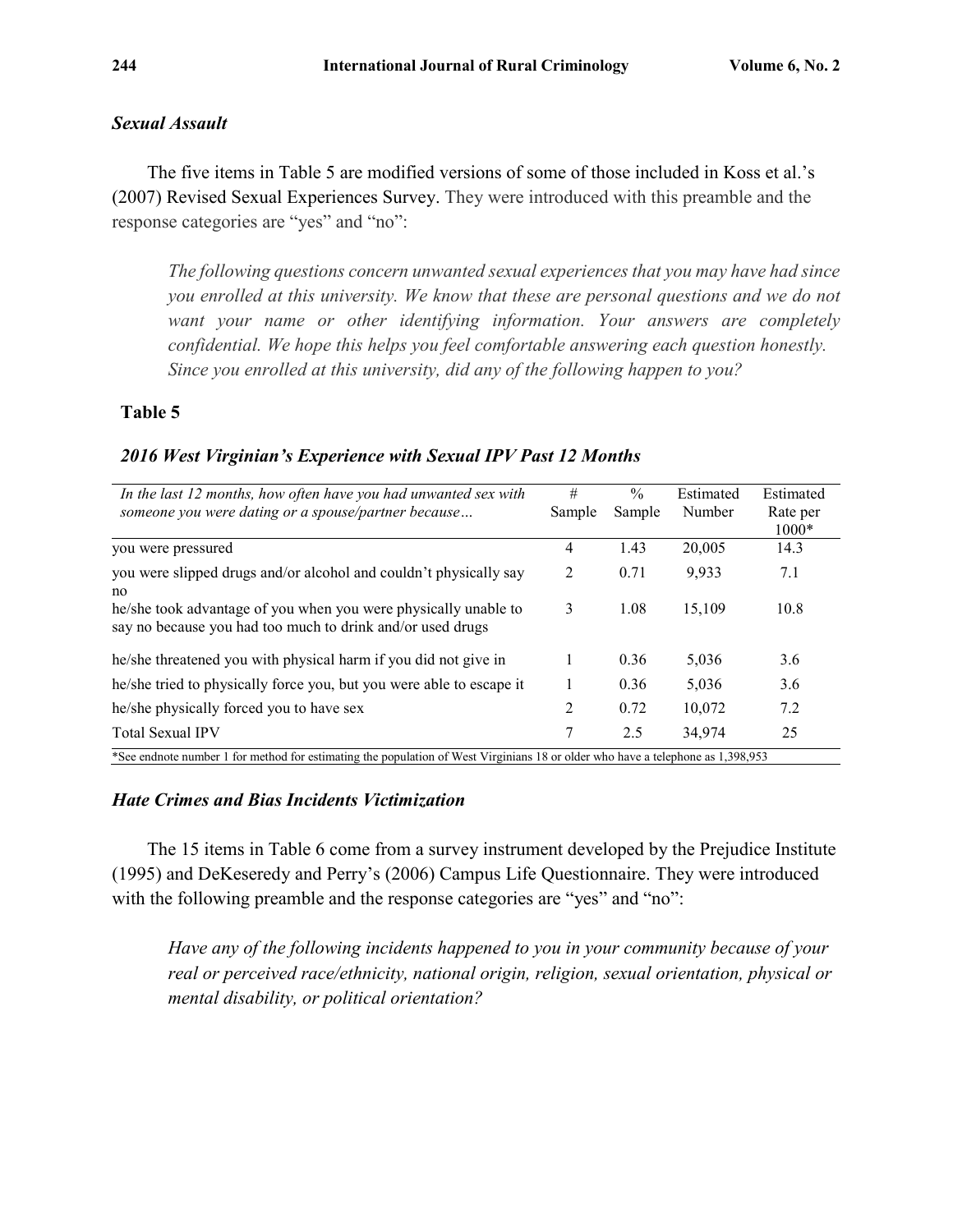#### **Table 6**

#### *2016 West Virginian's Experience with Bias Motivated Offenses in Past 12 Months*

|                                                                                | #              | $\frac{0}{0}$ | Estimated | Estimated |
|--------------------------------------------------------------------------------|----------------|---------------|-----------|-----------|
|                                                                                | Sample         | Sample        | Number    | Rate per  |
|                                                                                |                |               |           | 1000*     |
| Personal property damaged                                                      | 5              | 1.60          | 22,383    | 16.0      |
| Personal property stolen                                                       | $\overline{4}$ | 1.30          | 18,186    | 13.0      |
| Had objects thrown at you                                                      | 2              | 0.60          | 8,393     | 6.0       |
| Been chased or followed by people intent on hurting you                        | $\overline{4}$ | 1.30          | 18,186    | 13.0      |
| Had verbal assaults directed at you                                            | 21             | 6.70          | 93,730    | 67.0      |
| Been threatened with physical assault                                          | 6              | 1.70          | 23,782    | 17.0      |
| Been threatened with unwanted sexual behaviors                                 | 4              | 1.30          | 18,186    | 13.0      |
| Been verbally sexually harassed                                                | 9              | 2.90          | 40,570    | 29.0      |
| Been touched sexually when you didn't want to be touched                       | 6              | 2.00          | 27,979    | 20.0      |
| Been threatened with a weapon                                                  | 2              | 0.70          | 9,793     | 7.0       |
| Received offensive phone calls, letters, emails                                | 8              | 2.20          | 30,777    | 22.0      |
| Been unwilling exposed to racist, sexist, or other offensive<br>on-line images | 23             | 7.30          | 102,124   | 73.0      |
| Bias-Motivated Violent Offense <sup>a</sup>                                    | 36             | 12.1          | 169,273   | 121.0     |
| Bias-Motivated Property Offense <sup>b</sup>                                   | 9              | 2.9           | 40,570    | 29.0      |

*Note.* See footnote 1 for method for estimating the population of West Virginians 18 or older who have a telephone as 1,398, 953. a Bias-Motivated Violent Offense combines responses to 9 bias-motivated offenses reported in this table that are alleged to have occurred in the past 12 months and that are directed against a person, including 1) had objects through at you, 2) been chased or followed by people intent on hurting you, 3) had verbal assaults directed at you, 4) been threatened with physical assault,5) been threatened with unwanted sexual behaviors, 6) been verbally sexually harassed, 7) been touched sexually when you didn't want to be touched, 8) been threatened with a weapon, and 9) received offensive letters, phone calls, emails, etc. This category does not include "Being unwilling exposed to racist and sexist, or other offensive online images.

<sup>b</sup> Bias-Motivated Property Offense combines responses to bias motivated offenses reported in this table that are alleged to have occurred in the past 12 months and that are considered property offenses, including1) had personal property damaged and 2) had personal property stolen.

#### *Stalking*

Stalking is "the willful, repeated, and malicious following, harassing, or threatening of another person" (Melton, 2007, p. 4). It was operationalized using the eight items in Table 7 that are found in the Centers for Disease Control and Prevention's National Intimate Partner and Sexual Violence Survey (NISVS) (Black et al., 2011). They were introduced with this question: "How many times have one or more of the following things happened to you in the past 12 months?" The response categories are none, 1 or 2, 3-5, 6-8, and more than 8.

#### *Supplementary Open-Ended Question*

Getting accurate estimates of the extent of crime victimization continues to be one of the biggest methodological challenges in survey research on this social problem (DeKeseredy et al., 2021; Smith 1987). The problem of underreporting is difficult to overcome and will not be eliminated soon, if ever. Many victims, especially women who have been assaulted by current or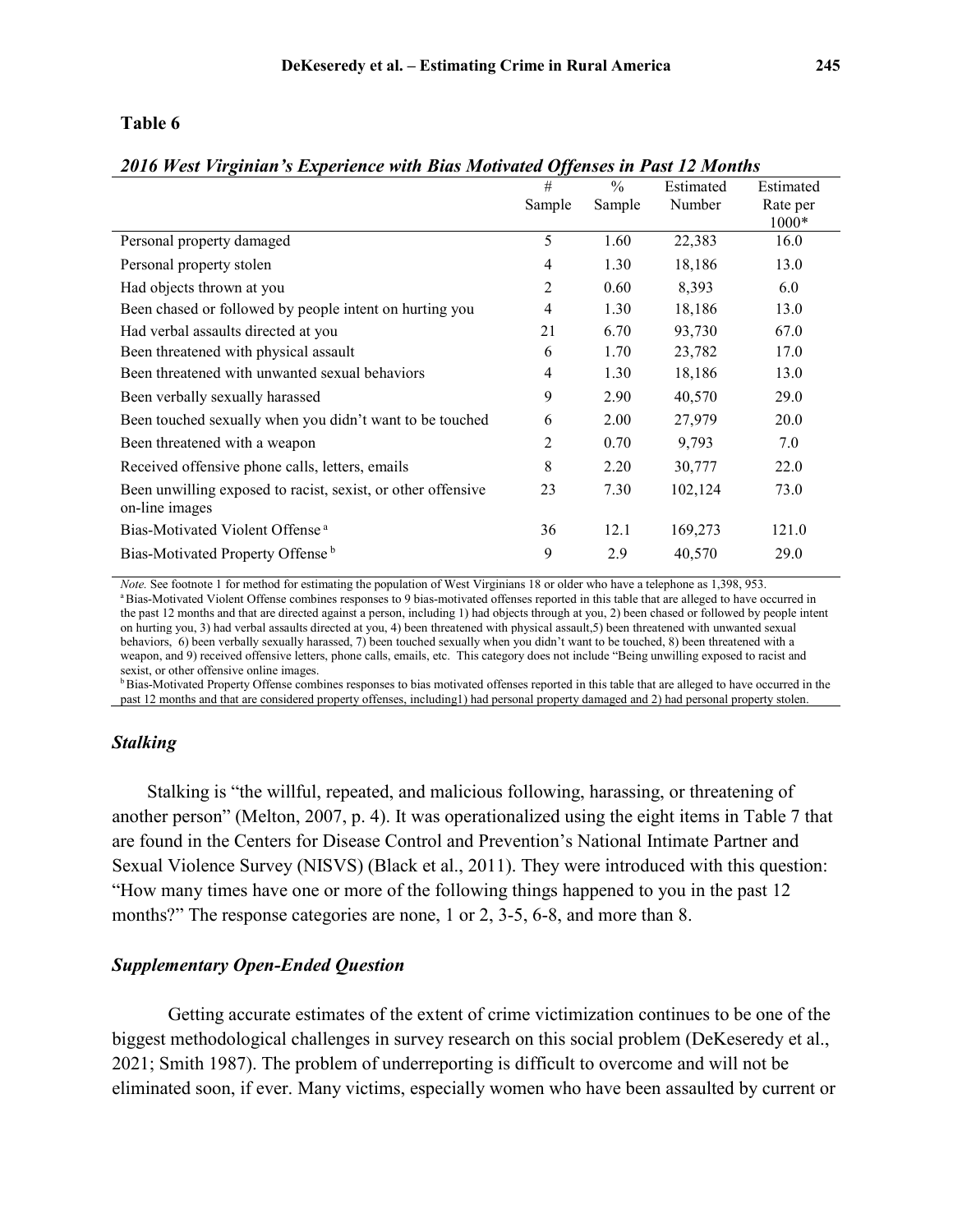#### **Table 7**

# *2016 West Virginian's Experience with Stalking & Harassment Offenses in Past 12 Months*

|                                                                      | # Sample | % Sample | <b>Estimated Number</b> | <b>Estimated Rate</b><br>per 1000* |
|----------------------------------------------------------------------|----------|----------|-------------------------|------------------------------------|
| Someone watched or followed from a                                   | 13       | 4.10     | 57,357                  | 41.0                               |
| distance and spied on you with a                                     |          |          |                         |                                    |
| listening device, camera or GPS                                      |          |          |                         |                                    |
| Someone approached you or showed up                                  | 19       | 6.00     | 83,937                  | 60.0                               |
| in places, such as your home,                                        |          |          |                         |                                    |
| workplace, or school when you didn't                                 |          |          |                         |                                    |
| want them to be there.                                               |          |          |                         |                                    |
| Someone left strange or potentially                                  | 4        | 1.30     | 18,186                  | 13.0                               |
| threatening items for you to find.                                   |          |          |                         |                                    |
| Someone sneaked into your home or car                                | 3        | 0.90     | 12,591                  | 9.0                                |
| and did things to scare you by letting                               |          |          |                         |                                    |
| you know they had been there.                                        |          |          |                         |                                    |
| Someone left you unwanted messages,                                  | 19       | 6.00     | 83,937                  | 60.0                               |
| including text or voice messages (not<br>including bill collectors). |          |          |                         |                                    |
| Someone sent you unwanted emails,                                    | 28       | 8.80     | 123,108                 | 88.0                               |
| instant messages, or messages sent                                   |          |          |                         |                                    |
| through social media apps.                                           |          |          |                         |                                    |
| Someone left you cards, letters, flowers,                            | 1        | 0.30     | 4,197                   | 3.0                                |
| or presents when they knew you did not                               |          |          |                         |                                    |
| want them.                                                           |          |          |                         |                                    |
| Someone made hurtful or inappropriate                                | 23       | 7.20     | 100,725                 | 72.0                               |
| comments to you online that were not                                 |          |          |                         |                                    |
| done in a joking or playful manner.                                  |          |          |                         |                                    |
| Someone spread rumors about you                                      | 17       | 5.40     | 75,543                  | 54.0                               |
| online, whether they were true or not.                               |          |          |                         |                                    |
| Stalking/Harassment Composite                                        | 64       | 20.3     | 283,988                 | 203                                |

\*See endnote number 1 for method for estimating the population of West Virginians 18 or older who have a telephone as 1,398,953.

former intimate male partners, do not disclose their experiences because of fear of reprisal, reluctance to recall traumatic events, memory error, embarrassment, "forward and backward telescoping," deception, and the belief that some events are too trivial or inconsequential to reveal (DeKeseredy, 2019; DeKeseredy & Schwartz, 2013; Smith, 1994). Still, there may be effective means of minimizing underreporting and one is to add supplementary open-ended questions to mainly quantitative survey instruments. A few studies show that some silent or forgetful victims changed their responses when asked again in different words, and belated responses increased the overall prevalence rates (see DeKeseredy et al., 2021; Smith, 1987).

In addition to giving respondents more opportunities to disclose victimization experiences, including those not listed in quantitative measures, supplementary open-ended questions like ours situated at the end of the WVCQLS help build researcher-respondent rapport and provide rich contextual data that cannot be gleaned numerically (DeKeseredy et al., 2021; Pritchard et al.,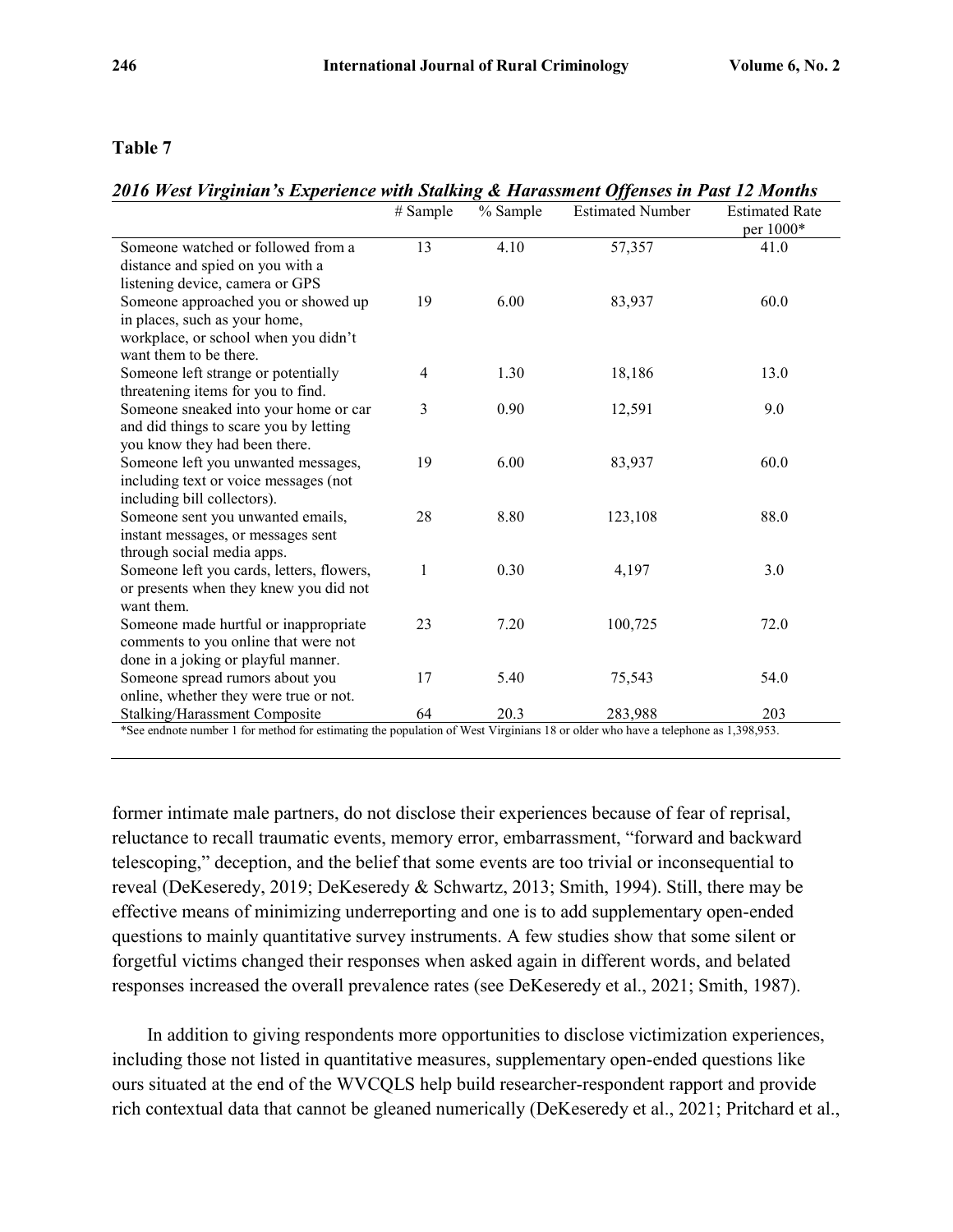2018; Smith, 1994). This question is a revised version of one of three crafted by Smith (1987) and used in his study of woman abuse in Toronto:

*We really appreciate the time you have taken to complete this survey. And, we'd like to assure you that everything you have me will remain strictly anonymous. We realize the topics covered in this survey are sensitive and that many people are reluctant to talk about some of their community experiences. But I'm also a bit worried that I haven't asked the right questions. So now that you have had a chance to think about the topics covered in this survey, would you like to provide me with any additional information about the quality of life in your community?Like the rest of your responses to this survey, any information you provide is anonymous and will only be reported grouped with all other comments.*

The responses to this WVCQLS supplementary question are in the process of being carefully analyzed. However, because similar questions helped DeKeseredy et al. (2021) and Smith (1987) uncover higher levels of woman abuse, it is fair to assume that ours increased the rates of various types of crime victimization. Below are some examples of responses:

*Molestation was a part of my past.*

*My partner threw stuff at me.*

*I experienced sexual assault but don't want to talk about it. Break-ins are a daily occurrence. One woman had her car broken into three different times and they stole her radio each time.*

*I am Jewish and from Africa. I am worried about being targeted because of my race. I am more worried about verbal than physical assaults.*

*I was stalked for six months by a man I did not know. He followed me everywhere and would drive behind me and park his car. I was sexually touched against my will by a man who works in my apartment building.*

#### **Discussion**

Surveys on the extent of crime victimization in predominantly rural places are in short supply in the U.S., and so are large-scale state-wide studies like the WVCQLS. This is surprising because these types of surveys are, in many ways, superior to the NCVS since they examine the unique characteristics at the state, county, and township level (Setari et al., 2016). Furthermore, as the Indiana Criminal Justice Institute (2017) remind us, "Since the NCVS is based on a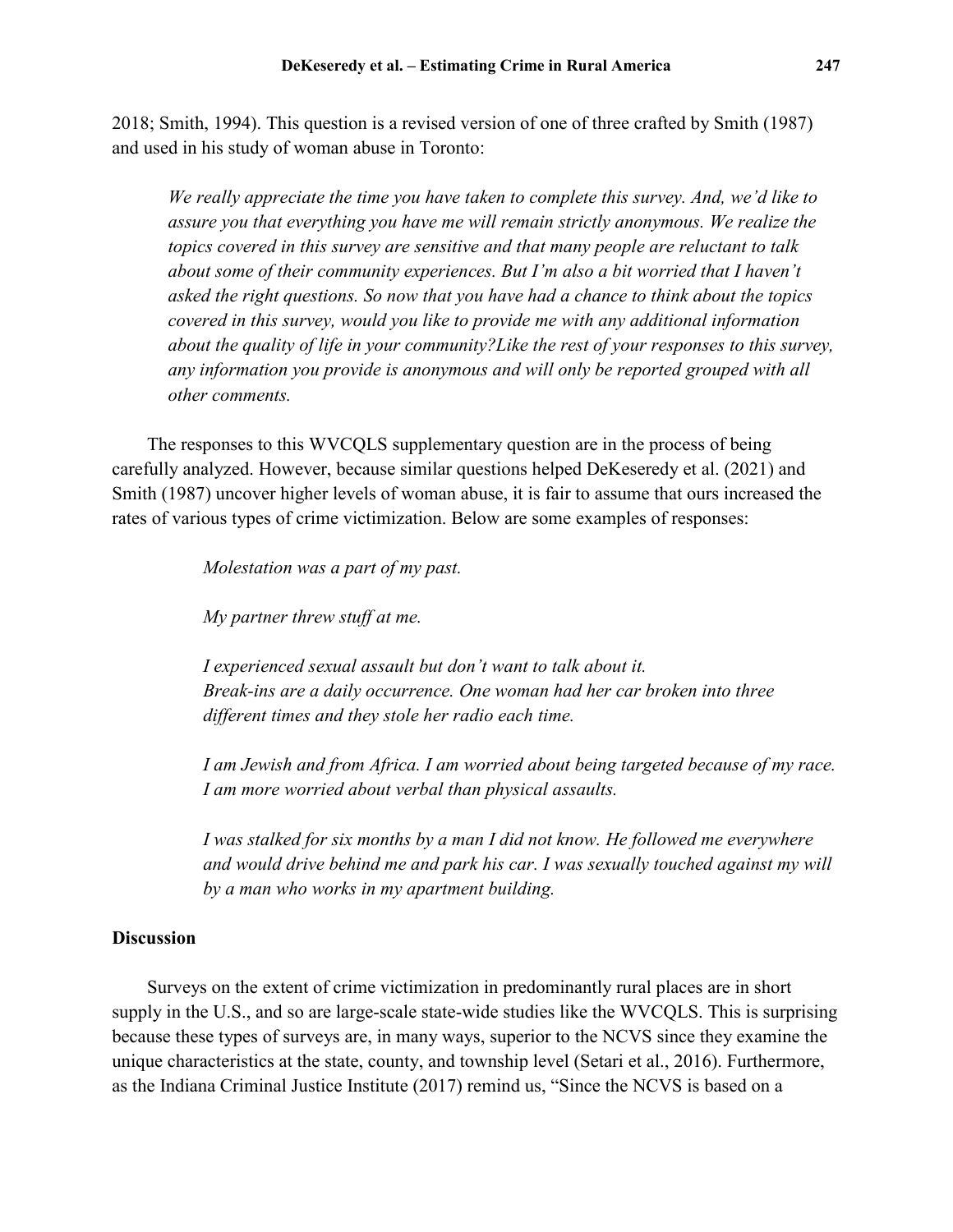national sample of respondents, individual communities or states represent only a small fraction of the overall sample, thereby prohibiting the extraction of reliable state and local crime statistics" (p. 5). This is not to say that there are no other state-wide surveys. One was recently administered in Indiana and another in Kentucky (Indiana Criminal Justice Institute, 2017; Setari et al., 2016). Even so, it is difficult, if not impossible, to make precise comparisons with these two surveys because of methodological differences, such as measurement and sampling.

On the other hand, *some* fairly accurate comparisons can be made. For example, both the WVCQLS and the Indiana Crime Victimization Survey (ICVS) were phone surveys and both used renditions of the CTS. Slightly over 8% of our sample reported experiencing some type of intimate partner violence in the year prior to the study, while 3% of the Indiana respondents reported some form of domestic violence victimization in 2016. The sexual assault measures used in both studies are also somewhat similar. The WVQLS rate is 2.4% and the ICVS figure is 2%. And, the rates of all the stalking items in Table 7 are markedly higher those for similar ones included in the ICVS. Slightly over 20% (20.3%) of WVCQLS experienced one or more of the behaviors in this table and a little over 8% of ICVS respondents were victimized by some type of stalking in 2016.

Regardless of how crime victimization in measured and regardless of whether surveys are administered in metropolitan and non-metropolitan areas, all data on the extent of the harms respondents experience should be considered underestimates due to the ubiquitous nature of underreporting. All the same, WVCQLS statistics reveal higher rates victimization than those found in West Virginia UCR data. WVCQLS data are, then, useful for policy and practice. They offer practitioners and law makers more accurate baseline data from which to determine the nature and number of necessary resources. Before this study, crime information available to all West Virginia stakeholders was limited and did not tell us about crime that does not come to the attention of criminal justice officials.

To advance a better understanding of criminal victimization in rural places and at the state level, and to both prevent and control it, more than just accurate estimates are required. We need to empirically discern the major risk factors associated with the experiences reported in this article, such as race/ethnicity and employment status. This type of analysis provides information on who is at the greatest risk of being victimized. Such correlational research will also assist in the development of much needed theories. Donnermeyer (2019) is correct to spotlight that the explanation of violent acts and other types of crime in rural communities needs a firmer theoretical base than is currently found in the extant rural criminological literature.

Future articles about WVCQLS findings will include risk factor data, as well as information on community context, perceptions of crime and police, and the use of community resources. This study helps fill a major research gap in the rural crime victimization literature, but the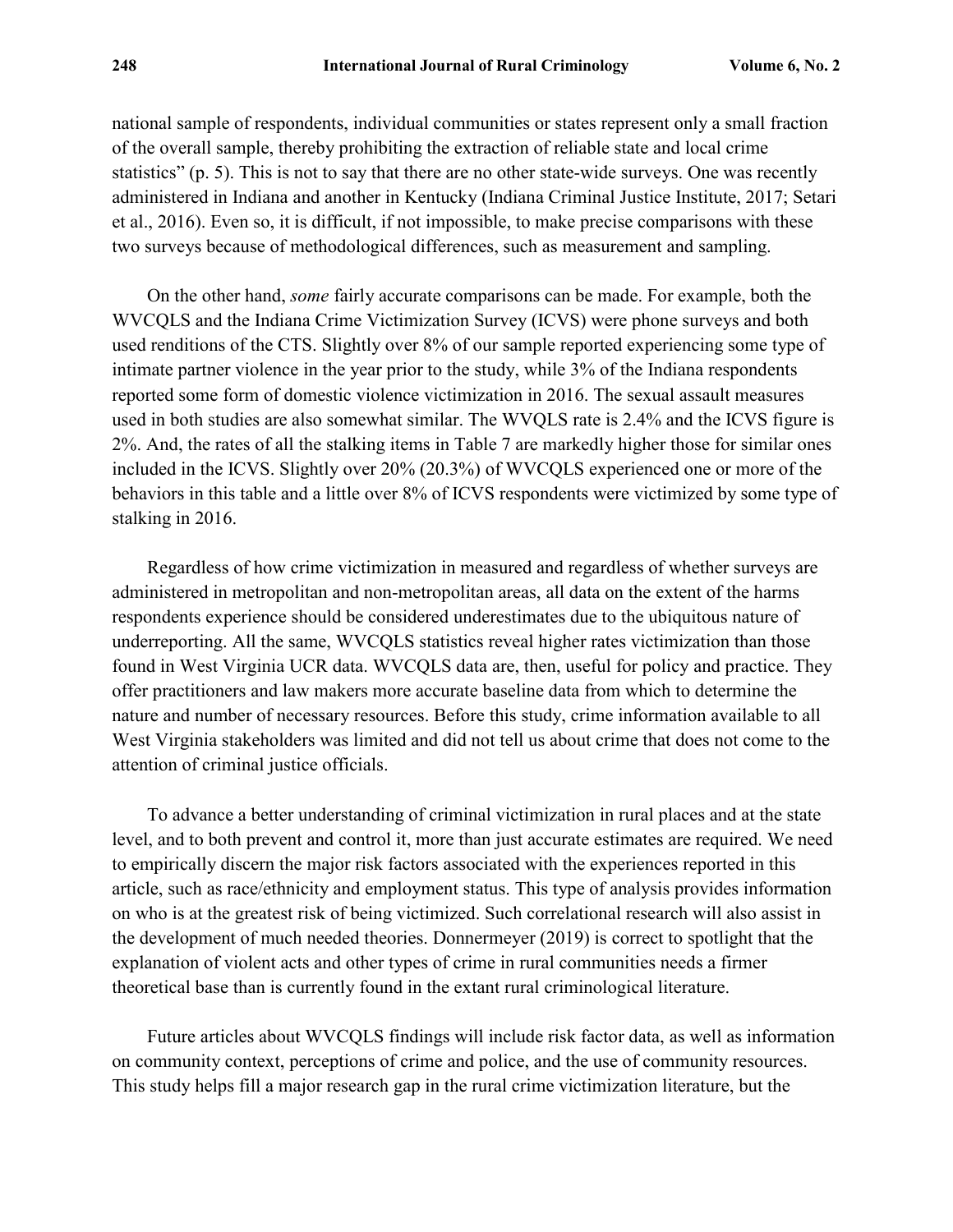ultimate goal of this project is to enhance all West Virginians' health and well-being. Perfect rural victimization surveys are not possible (Babbie, 1973), but good ones can and should be done (Hay, 1993). The methods used in the WVCQLS constitute an important step toward achieving this goal and hopefully similar studies will be conducted elsewhere.

# **Endnotes**

<span id="page-12-0"></span><sup>1</sup> See DeKeseredy (2021) for a review of the extant literature on NCVS violence against rural women data.

<span id="page-12-1"></span><sup>2</sup> Economic distress is determined by analyzing three-year average unemployment rates, per capita market income, and poverty rates.

<span id="page-12-2"></span><sup>3</sup> The National Center for Health Statistics estimates that 3.9% of West Virginians 18 and older have no phone, neither landline nor cellular

[\(https://www.cdc.gov/nchs/data/nhis/earlyrelease/wireless\\_state\\_201602.pdf\)](https://www.cdc.gov/nchs/data/nhis/earlyrelease/wireless_state_201602.pdf).

<span id="page-12-3"></span><sup>4</sup> The Marketing Systems group provided the research team with the random sample of landline and cellular phone numbers [\(http://www.m-s-g.com/Web/Index.aspx\)](http://www.m-s-g.com/Web/Index.aspx)

# **References**

- Appalachian Regional Commission. (2021a). The Appalachian Region: A data overview from the 2015-2019 American community survey. Retrieved from [https://www.arc.gov/report/the-appalachian-region-a-data-overview-from-the-2015-2019](https://www.arc.gov/report/the-appalachian-region-a-data-overview-from-the-2015-2019-american-community-survey/) [american-community-survey/](https://www.arc.gov/report/the-appalachian-region-a-data-overview-from-the-2015-2019-american-community-survey/)
- Appalachian Regional Commission. (2021b). Poverty rates in Appalachia 2013-2017. Retrieved from<https://www.arc.gov/classifying-economic-distress-in-appalachian-counties/>

Babbie, E. (1973). *Survey research methods*. Belmont, CA: Wadsworth.

- DeKeseredy, W. S. (2019). Innovative methods of gathering survey data on violence against women. In M. Deflem & D. Silva (Eds.), *Methods of criminology and criminal justice research* (pp. 69-84). Bingley, UK: Emerald. [https://doi.org/10.1108/S1521-](https://doi.org/10.1108/S1521-613620190000024008) [613620190000024008](https://doi.org/10.1108/S1521-613620190000024008)
- DeKeseredy, W. S. (2021). *Woman abuse in rural places*. London, UK: Routledge. <https://doi.org/10.4324/9781003009290>
- DeKeseredy, W. S., & Schwartz, M. D. (2013). *Male peer support & violence against women: The history & verification of a theory*. Boston, MA: Northeastern University Press.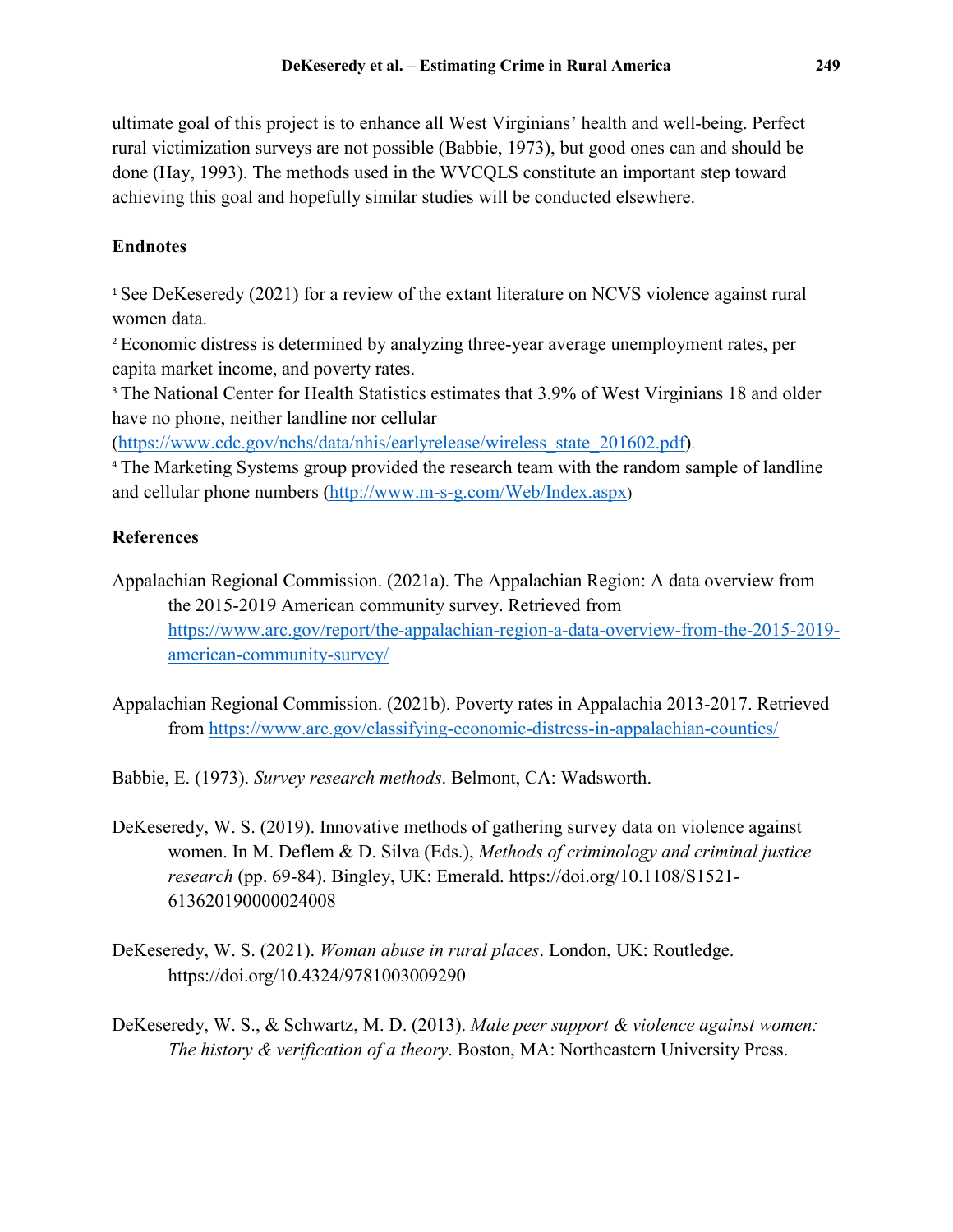- DeKeseredy, W. S., Stoneberg, D. M., Nolan, J., & Lory, G. L. (2021). Enhancing the quality of survey data on college campus woman abuse: The contribution of a supplementary openended question. *Violence Against Women*, *27*(12-13), 2477-2490. <https://doi.org/10.1177/1077801220975496>
- Donnermeyer, J. F. (2019). The international emergence of rural criminology: Implications for the development and revision of criminological theory for rural contexts. *International Journal of Rural Criminology*, *5*(1), 1-18. <https://doi.org/10.18061/1811/88731>
- Hay, D. (1993). Methodological review of "The incidence and prevalence of woman abuse in Canadian university and college dating relationships: Preliminary results from a national survey," by W. DeKeseredy and K. Kelly. *Journal of Human Justice*, *4*, 53-65. <https://doi.org/10.1007/BF02619526>
- Hodgkinson, T., & Harkness, A. (2020). Introduction: Rural crime prevention in theory and context. In A. Harkness (Ed.), *Rural crime prevention: Theory, tactics and techniques* (pp. 1-16). London, UK: Routledge.<https://doi.org/10.4324/9780429460135-1>
- Indiana Criminal Justice Institute. (2017). *2016 Indiana crime victimization survey: Comprehensive survey report*. Retrieved from [https://ncvc.dspacedirect.org/bitstream/id/2397/Indiana%20CVS\\_IR\\_508.pdf](https://ncvc.dspacedirect.org/bitstream/id/2397/Indiana%20CVS_IR_508.pdf)
- Keeter, S., Hatley, N., Kennedy, C., & Lau, A. (2017). *What low response rates mean for telephone surveys*. Washington, D.C.: Pew Research Center.
- Koss, M. P., Abbey, A., Campbell, R., Cook, S., Norris, J., Testa, M., …White, J. (2007). Revising the SES: A collaborative process to improve assessment of sexual aggression and victimization. *Psychology of Women Quarterly*, *31*(4), 357-370. <https://doi.org/10.1111/j.1471-6402.2007.00385.x>
- Melton, H. (2007). Predicting the occurrence of stalking in relationships characterized by domestic violence. *Journal of Interpersonal Violence*, *22*(1), 13-25. <https://doi.org/10.1177/0886260506294994>
- Nolan, J., Haas, S., Lester, T., Kirby, J., & Jira, C. (2006). *Establishing the "statistical accuracy" of Uniform Crime Reports (UCR) in West Virginia*. Charleston, WV: Criminal Justice Statistical Analysis Center, Division of Criminal Justice Services, Department of Military Affairs and Public Safety.